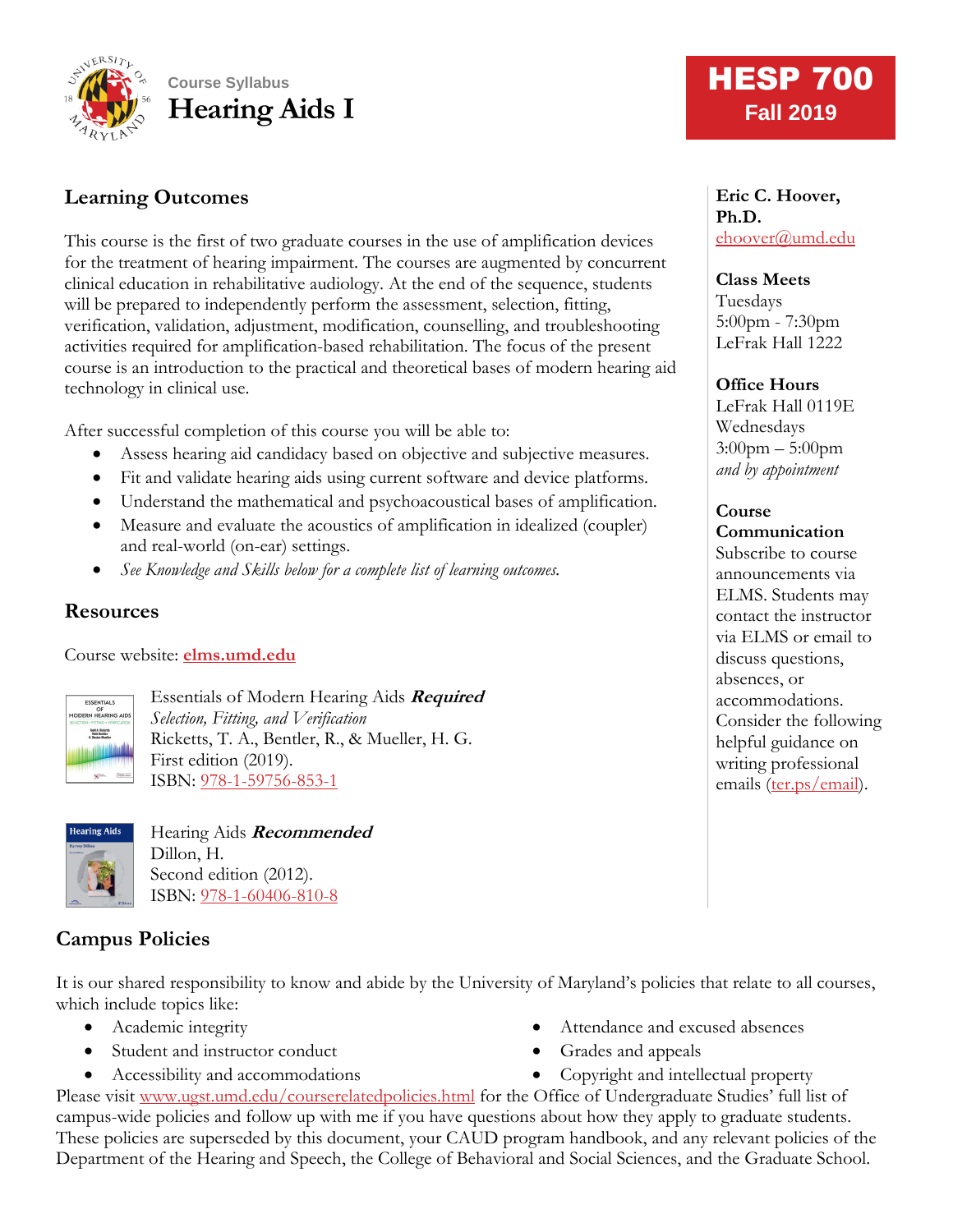### **Activities, Learning Assessments, & Expectations for Students**

The format of the course is a combination of lecture and laboratory instruction. PowerPoint slides will be available on ELMS prior to each meeting. The course content is a combination of material from the required text and additional sources available through the University of Maryland library or the course website. Laboratory instruction will take place both in the scheduled meeting room and in the audiology clinic in LeFrak Hall. Laboratory instruction will occur during the scheduled meeting time.

Prior to each class meeting, students are strongly encouraged to read the material listed on the course calendar for that meeting and additional readings posted on ELMS. Students are also strongly encouraged to review the material from the previous week prior to each meeting. A quiz and discussion of the material from the previous week will occur prior to each lecture. The purpose of the quiz is to reinforce learning and to provide a mechanism for communicating expectations and competency prior to the exams. Up to 12 quizzes will be administered during the semester but only the top 10 scores will be counted toward the final grade.

Student grades will be based on a combination of **laboratory assignments, product presentation, evidencebased practice report and presentation, quizzes, two clinical skills assessments**, and **three exams**. See the table below for a breakdown of relative weighting and details of the grading policy. In addition to graded assignments and exams, students are expected to achieve mastery of the software and devices used in the course. Mastery should be achieved by locating and reading the manuals for each system, practicing the use of each system and all its available features, and disassembling and reassembling all components and connections. It is up to you to practice the skills needed to complete the laboratory assignments with the different systems available in the clinic to the point of mastery. Mastery in this context will be achieved when, asked by the clinical faculty or an audiologist at an outside placement to perform any of the tasks associated with hearing aid fitting, you are able to do so immediately without referring to notes or manuals, without any trial-and-error hunting for cables, buttons, menus, etc., and in the most efficient and effective of available methods. Achievement of mastery in the specific areas of hearing aid fitting and verification will be evaluated in the clinical skills assessments.

#### **Laboratory Assignments**

A total of six laboratory assignments will be assigned following an in-class demonstration of the techniques required to complete the assignment. Students are encouraged to work together and to seek the assistance of clinical faculty and AuD students in their second year, if available. Each student must turn in an independent laboratory report for grading. The details of the laboratory assignments and reports will be provided when each laboratory is assigned (see calendar). Laboratory reports submitted by the assigned deadline (see calendar) will be scored and returned to the student with feedback in a timely manner. **Students may revise and resubmit the report for full credit.** Reports submitted after the deadline will be scored but revisions will not be accepted. In other words, the penalty for late assignments is that you forfeit the ability to receive and respond to feedback. The final deadline to receive credit for completing the laboratory assignments is listed in the calendar.

#### **Product Presentation**

Students will research details about a product currently available in the Audiology Clinic and present the information to their classmates. Students will select from available products on the first day of class to ensure that a variety of products at different levels of technology are selected from a range of manufacturers. Students are required to communicate with their classmates with devices in a similar level of technology and from the same manufacturer so that they convey accurate information about the use, benefits, and limitations of their product in relation to others. Details about the assignment will be provided in class.

#### **Evidence-Based Practice Report & Presentation**

A written report and in-class presentation will be completed by each student on the state of the scientific evidence for a specific topic in the scope of device-based hearing rehabilitation. Students will select a topic from a provided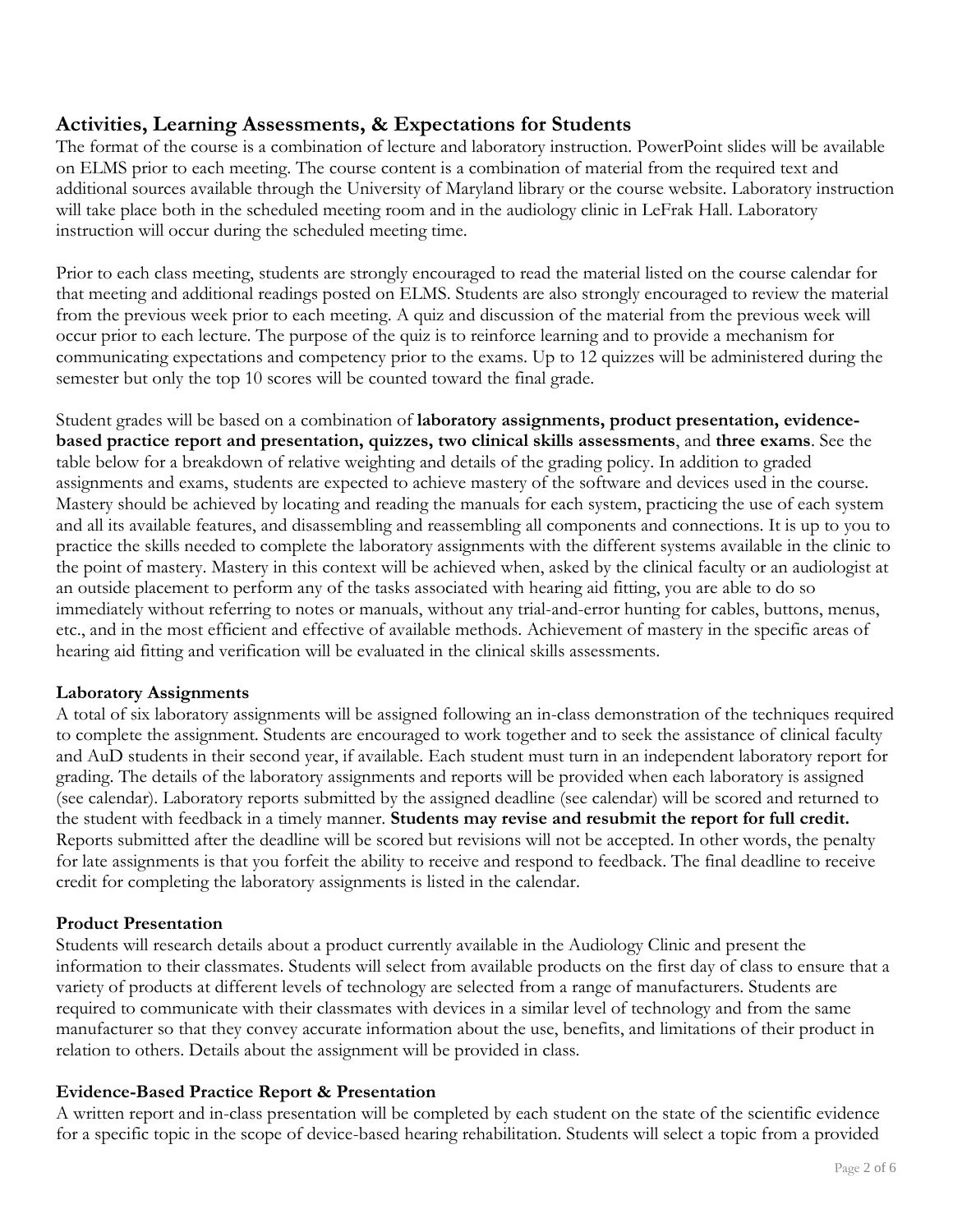list of available topics; additional topics may be accepted upon request. Each student is expected to complete their own report and presentation. Detailed instructions and grading criteria for both the report and presentation will be provided in class. **Students must submit the EBP report by the deadline to receive credit. Timely feedback will be provided and must be incorporated in the presentation. Reports may be revised for full credit.**

#### **Clinical Skills Assessments**

Two clinical skills assessments will be completed during the semester. Each student will be required to select an appointment time during the week of the assessment from a list of available times. During the assessment, each student will be evaluated on their ability to complete basic specific hearing aid fitting and verification tasks provided in advance. An observer will evaluate the completion of the tasks and assign a grade based on student performance. Students are expected to perform the tasks flawlessly and without hesitation. Details will be provided in class.

#### **Exams**

Three exams will be administered throughout the course on the dates listed on the calendar. Each exam will focus on the material covered since the previous exam, but they will be considered "comprehensive" and may contain content from the entirety of the course. The exams will include material from the assigned readings, lectures, inclass activities, laboratory assignments, and presentations. Each exam will last approximately one hour and contribute equally to the exam portion of the grade. After each exam there will be a lecture following a short break.

### **Course-Specific Policies**

Please refrain from using smartphones and related communication technology during class. If you have critical communication to attend to, please excuse yourself and return when you are ready. Students are expected to maintain a high level of respect for the instructor and fellow classmates in the use of digital technology. Please refrain from all non-essential activities during class including visiting websites for news, social media, shopping, or searching for information that is not directly related to the current course discussion. Attendance is expected for the entirety of each course meeting. No accommodations will be made for unexcused absences or class time missed. Please inform me of an excused absence in a timely manner so that we can make a reasonable plan to accommodate your absence.

### **Grades**

Grades are not given, but earned. Your grade is determined by performance on the learning assessments in the course and is assigned individually (not curved). If earning a particular grade is important to you, please speak with the instructor early and often for helpful suggestions for achieving your goal. All assessment scores will be posted on the course ELMS page. If you would like to review any grades (including the exams), or have questions about how something was scored, please schedule a time to meet. Late work will not be accepted for course credit except where specified above. Formal grade disputes must be submitted in writing within one week of receiving the grade.

| Learning                           |                      | <b>Points</b> | Category | <b>Category</b> |
|------------------------------------|----------------------|---------------|----------|-----------------|
| <b>Assessments</b>                 | #                    | Each          | Total    | Weight          |
| <b>Laboratory Assignments</b>      | 4                    | 20            | 80       | 20%             |
| Presentations                      | 2                    | 20            | 40       | 10%             |
| Report                             |                      | 40            | 40       | 10%             |
| Quizzes                            | 10/12                | 4             | 40       | 10%             |
| <b>Clinical Skills Evaluations</b> |                      | 10            | 20       | $5\%$           |
| Exams                              | 3                    | 60            | 180      | 45%             |
|                                    | <b>Total Points:</b> |               | 420      |                 |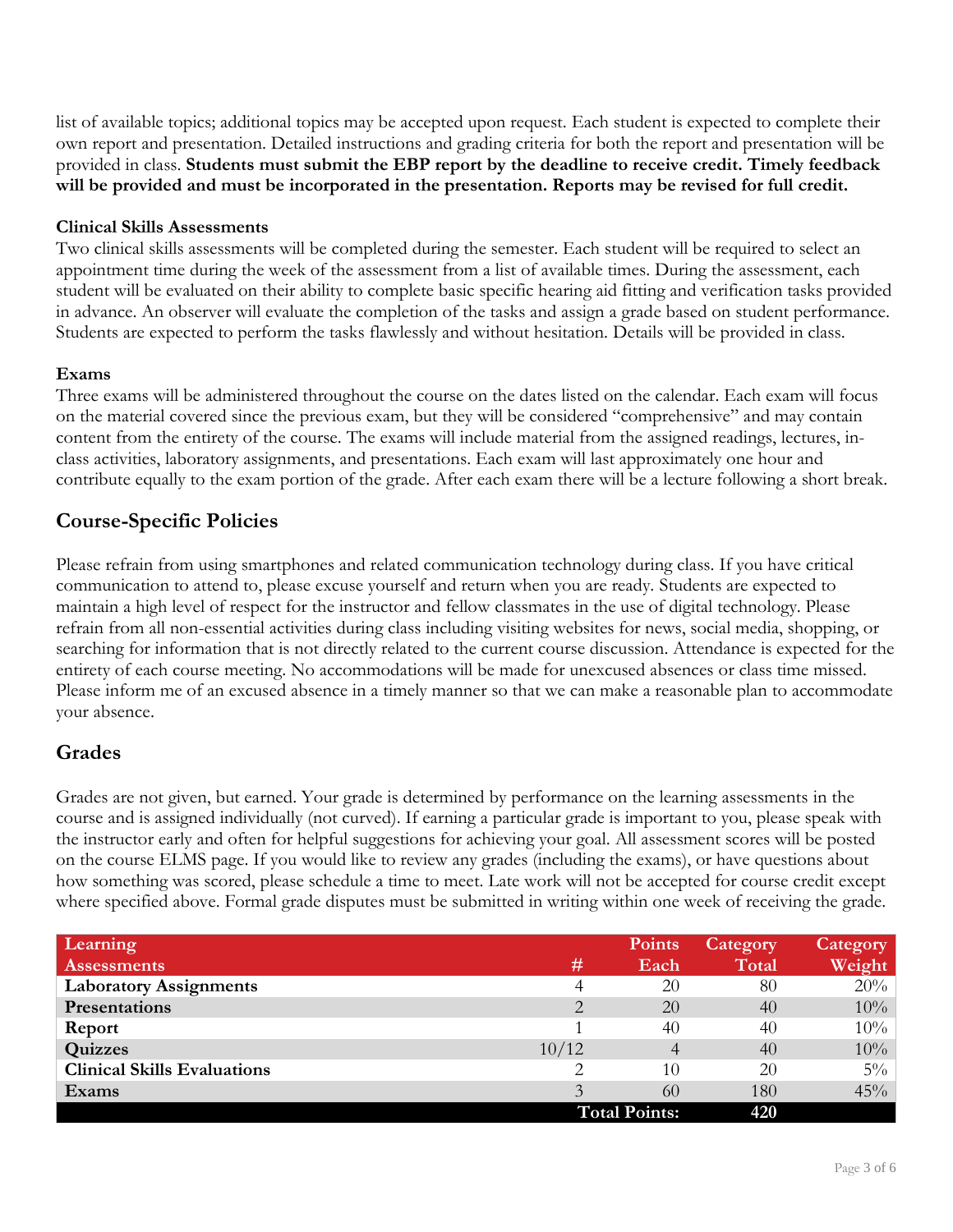Final letter grades are assigned based on the percentage of total assessment points earned.

| <b>Final Grade Cutoffs</b> |                                      |  |  |  |  |  |  |                                                 |
|----------------------------|--------------------------------------|--|--|--|--|--|--|-------------------------------------------------|
|                            | $+$ 97.0% + 87.0% + 77.0% + 67.0%    |  |  |  |  |  |  |                                                 |
|                            |                                      |  |  |  |  |  |  | A 94.0% B 84.0% C 74.0% D 64.0% F $\leq 60.0\%$ |
|                            | $-90.0\% - 80.0\% - 70.0\% - 60.0\%$ |  |  |  |  |  |  |                                                 |

## **Course Schedule**

| <b>CLASS MEETING</b> |            | <b>READING</b>   | <b>TOPICS</b>                                                        | <b>DUE</b>                             |
|----------------------|------------|------------------|----------------------------------------------------------------------|----------------------------------------|
| Tuesday              | 8/27       | Ch <sub>3</sub>  | Course overview<br>Candidacy<br><b>Product Presentation Assigned</b> |                                        |
| Tuesday              | 9/3        | Ch <sub>5</sub>  | Frequency-specific measures<br>Lab 1 Assigned: First fit             |                                        |
| Tuesday              | 9/10       | Ch 8a, 10a       | Styles & components                                                  | Lab Report 1                           |
| Tuesday              | 9/17       |                  | <b>Product Presentations</b>                                         |                                        |
| Tuesday              | 9/24       | Ch <sub>7</sub>  | Exam I<br>Questionnaires                                             |                                        |
| Tuesday              | 10/1       | Ch 13            | Test box measures<br>Lab 2 Assigned: ANSI                            | <b>Skills Eval 1</b><br>by Appt        |
| Tuesday              | 10/8       | Ch 10            | Compression I: Theory<br>EBP Report & Presentation Assigned          | Lab Report 2                           |
| Tuesday              | 10/15      | <b>TBA</b>       | Compression II: Practice<br>Lab 3 Assigned: Coupler fitting          |                                        |
| Tuesday              | 10/22      | Ch <sub>1</sub>  | Evidence-based practice                                              | Lab Report 3                           |
| Tuesday              | 10/29      | Ch 14            | Exam II<br>Fitting I: Theory                                         |                                        |
| Tuesday              | 11/5       | <b>TBA</b>       | Fitting II: Practice                                                 | <b>Skills Eval 2</b><br>by Appt        |
| Tuesday              | 11/12      | Ch <sub>16</sub> | Real ear I: Theory                                                   | <b>EBP</b> Report                      |
| Tuesday              | 11/19      | Ch 17a           | Real ear II: Practice<br>Lab 4 Assigned: Fit-to-target               |                                        |
| Tuesday              | 11/26      | Ch <sub>9</sub>  | Earmold acoustics                                                    | Lab Report 4                           |
| Tuesday              | 12/3       | $\overline{a}$   | <b>EBP</b> Presentations                                             |                                        |
| Tuesday              | 12/10      |                  | Reading day (no class meeting)                                       |                                        |
| Final<br>Exam        | <b>TBD</b> | $\overline{a}$   | Exam III                                                             |                                        |
| Sunday               | 12/15      |                  |                                                                      | <b>Final deadline</b><br>for revisions |

**Note**: This is a tentative schedule, and subject to change as necessary – monitor the course ELMS page for current deadlines. Details about chapter sections assigned to 'a' and 'b' and additional readings will be provided. Additional recommended readings will be posted to the course ELMS page. In the unlikely event of a prolonged university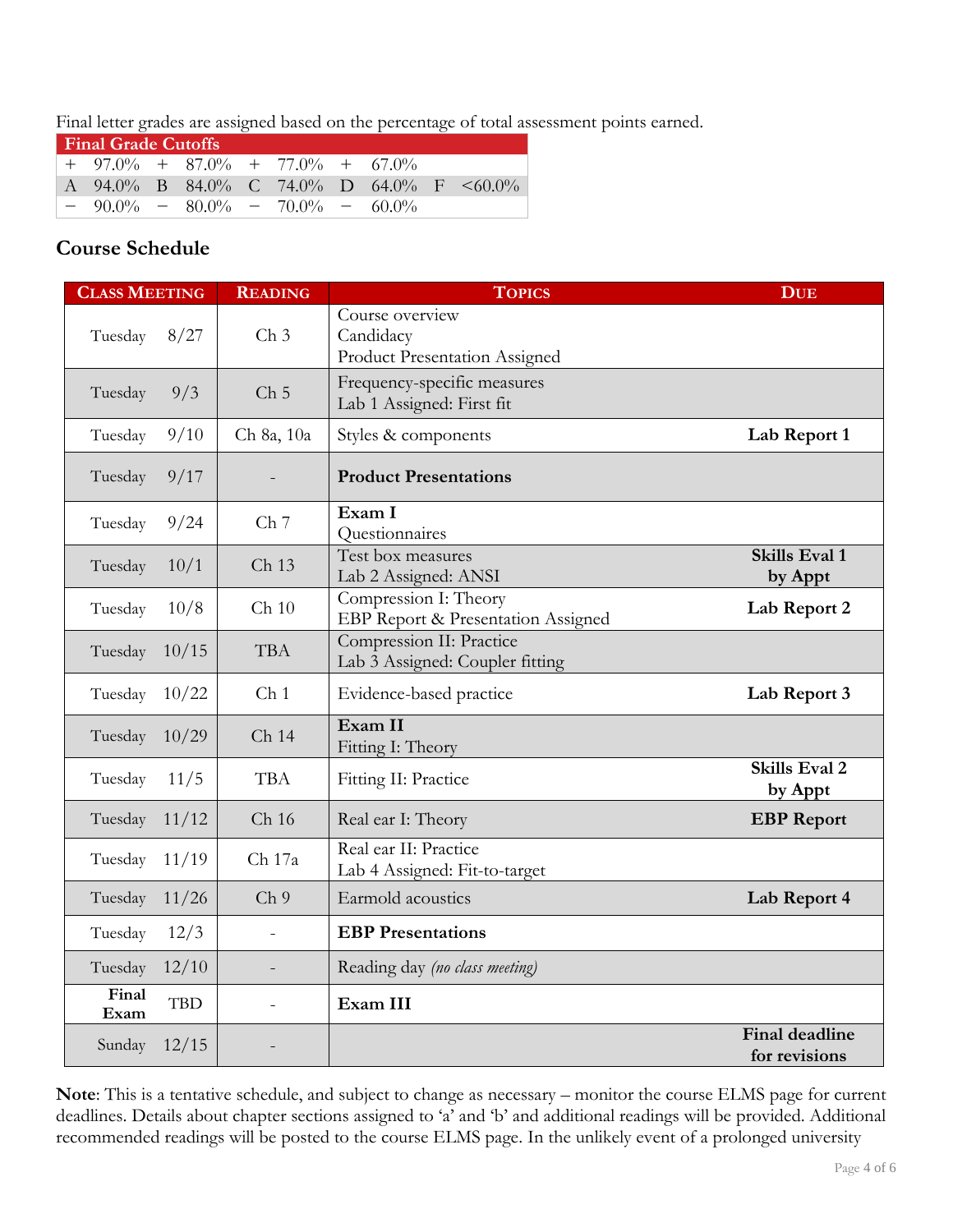closing, or an extended absence from the university, adjustments to the course schedule, deadlines, and assignments will be made based on the duration of the closing and the specific dates missed.

# **Knowledge and Skills for Audiology (KASA)**

Standard II-A: Foundations of Practice

A5. Calibration and use of instrumentation according to manufacturers' specifications and accepted standards A6. Standard safety precautions and cleaning/disinfection of equipment in accordance with facility-specific policies and manufacturers' instructions to control for infectious/contagious diseases

A7. Applications and limitations of specific audiologic assessments and interventions in the context of overall client/patient management

A8. Implications of cultural and linguistic differences, as well as individual preferences and needs, on clinical practice and on families, caregivers, and other interested parties

A12. Effective interaction and communication with clients/patients, families, professionals, and other individuals through written, spoken, and nonverbal communication

A13. Principles of research and the application of evidence-based practice (i.e., scientific evidence, clinical expertise, and client/patient perspectives) for accurate and effective clinical decision making

A14. Assessment of diagnostic efficiency and treatment efficacy through the use of quantitative data (e.g., number of tests, standardized test results) and qualitative data (e.g., standardized outcome measures, client/patient-reported measures)

A16. Principles and practices of client/patient/person/family-centered care, including the role and value of clients'/patients' narratives, clinician empathy, and shared decision making regarding treatment options and goals Standard II-B: Prevention and Screening

 $N/A$ 

Standard II-C: Audiologic Evaluation

 $N/A$ 

Standard II-D: Counseling

D1. Identifying the counseling needs of individuals with hearing impairment based on their narratives and results of client/patient and/or caregiver responses to questionnaires and validation measures

D2. Providing individual, family, and group counseling as needed based on client/patient and clinical population needs

D4. Enhancing clients'/patients' acceptance of and adjustment to hearing aids, hearing assistive technologies, and osseointegrated and other implantable devices

D5. Addressing the specific interpersonal, psychosocial, educational, and vocational implications of hearing impairment for the client/patient, family members, and/or caregivers to enhance their well-being and quality of life D7. Promoting clients'/patients' self-efficacy beliefs and promoting self-management of communication and related adjustment problems

D8. Enhancing adherence to treatment plans and optimizing treatment outcomes

Standard II-E: Audiologic Rehabilitation Across the Life Span

E1. Engaging clients/patients in the identification of their specific communication and adjustment difficulties by eliciting client/patient narratives and interpreting their and/or caregiver-reported measures

E3. Responding empathically to clients'/patients' and their families' concerns regarding communication and adjustment difficulties to establish a trusting therapeutic relationship

E6. Engaging clients/patients (including, as appropriate, school-aged children/adolescents) and family members in shared decision making regarding treatment goals and options

E7. Developing and implementing individualized intervention plans based on clients'/patients' preferences, abilities, communication needs and problems, and related adjustment difficulties

E8. Selecting and fitting appropriate amplification devices and assistive technologies